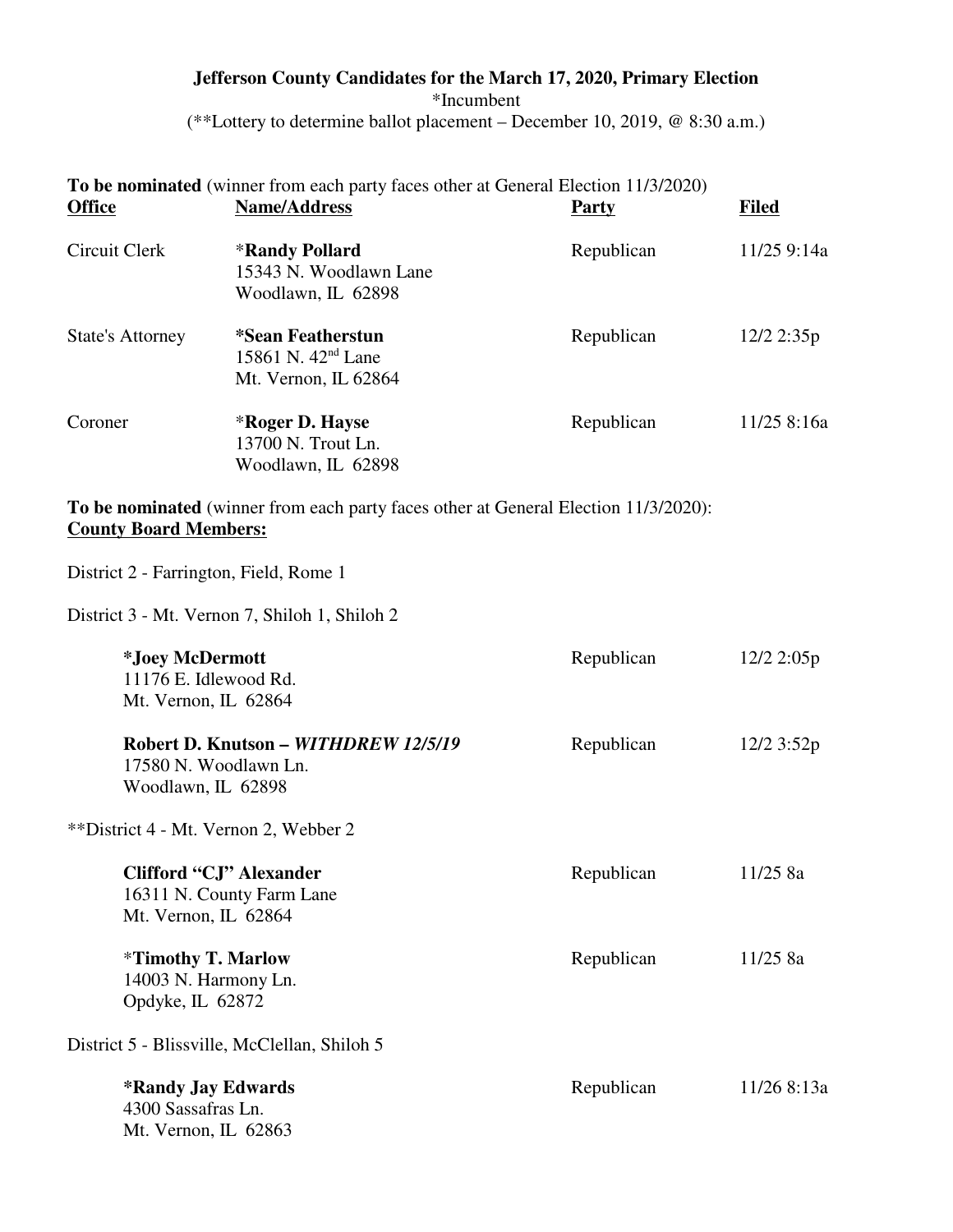| <b>Robert J. White</b><br>30 Fairway Drive<br>Mt. Vernon, IL 62864                    |                                                                                                            | Republican | 11/25 8a                                                                                 |
|---------------------------------------------------------------------------------------|------------------------------------------------------------------------------------------------------------|------------|------------------------------------------------------------------------------------------|
| *Adam Ortgiesen<br>24 Homestead Drive<br>Mt. Vernon, IL 62864                         |                                                                                                            | Republican | 11/25 10:58a                                                                             |
|                                                                                       | District 11 - Mt. Vernon 8, Mt. Vernon 9, Shiloh 4 east of 34 <sup>th</sup> Street (unexpired 2-year term) |            |                                                                                          |
| *Michael T. Young (Write-In Candidate)<br>1903 Olive St.<br>Mt. Vernon, IL 62864      |                                                                                                            | Democratic | 12/17 11:50a                                                                             |
| District 12 - Mt. Vernon 1, Mt. Vernon 4                                              |                                                                                                            |            |                                                                                          |
| *Wayne Hicks<br>1113 Douglas Street<br>Mt. Vernon, IL 62864                           |                                                                                                            | Democratic | 11/25 8a                                                                                 |
|                                                                                       | District 13 - Mt. Vernon 6, Mt. Vernon 10                                                                  |            |                                                                                          |
| <i><b>*James Malone</b></i><br>725 S. 15 <sup>th</sup> Street<br>Mt. Vernon, IL 62864 |                                                                                                            | Democratic | $11/25$ 1:30p                                                                            |
|                                                                                       | <b>Precinct Committeemen</b> - (To be elected)                                                             |            |                                                                                          |
| <b>Precinct</b>                                                                       | Democratic                                                                                                 |            | Republican                                                                               |
| <b>Bald Hill</b>                                                                      | <b>Steven N. Chiapelli</b><br>312 Dodds Street<br>Waltonville, IL 62894<br>12/2 2:30p                      |            | <i>*Jeffrey M. Nowland</i><br>3929 E. Bonnie Rd.<br>Waltonville, IL 62894<br>11/27 2:30p |
| <b>Blissville</b>                                                                     |                                                                                                            |            | <b>Johnnie Ray Smith II</b><br>9321 N. Slim Lane<br>Ashley, IL 62808<br>11/25 11:10a     |
| Casner                                                                                |                                                                                                            |            | *Steven K. Draege<br>13505 N. Woodlawn Ln.<br>Woodlawn, IL 62898<br>11/26 11:21a         |
|                                                                                       |                                                                                                            |            |                                                                                          |

Dodds 1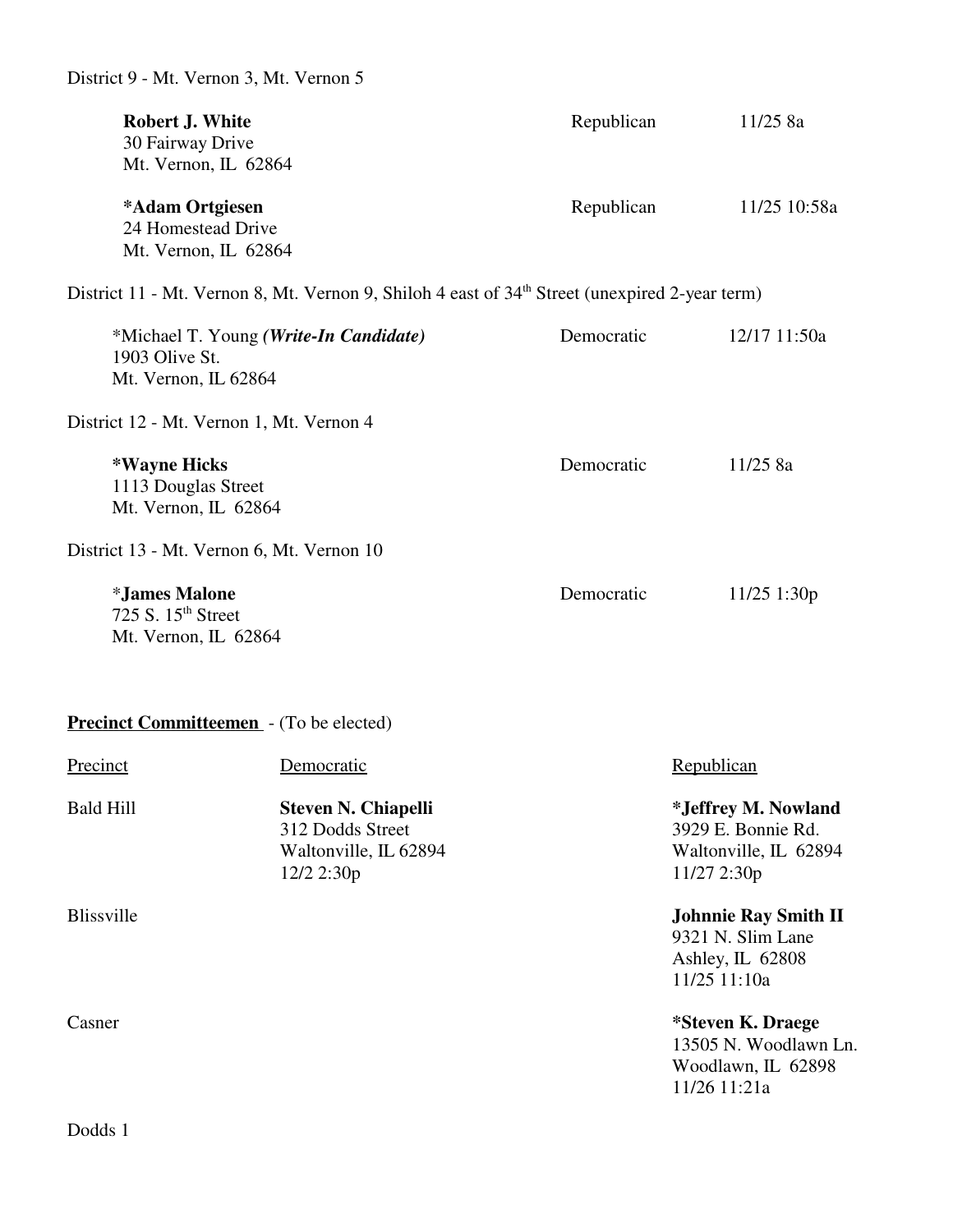| Dodds 2               |                                                                                      | *Walter Na<br>2402 Brown<br>Mt. Vernon,<br>11/25 8a                |
|-----------------------|--------------------------------------------------------------------------------------|--------------------------------------------------------------------|
| Elk Prairie           |                                                                                      | *Maribeth<br>9783 E IL H<br>Bonnie, IL 6<br>11/25 8a               |
| Farrington            |                                                                                      | <b>*Mark Don</b><br>23399 N He<br>Bluford, IL<br>11/25 8a          |
| Field                 |                                                                                      |                                                                    |
| <b>Grand Prairie</b>  |                                                                                      | *Matthew 1<br>21340 N Fo<br>Centralia, II<br>11/25 8a              |
| McClellan             | *David Spotanski<br>316 N. Hirons<br>Waltonville, IL 62894<br>12/2 2:30p             | Shane M.V<br>7030 E. IL I<br>Waltonville.<br>11/25 8a              |
| <b>Moores Prairie</b> |                                                                                      | *Christine,<br>3709 N Log<br>Bonnie, IL<br>11/25 8a                |
| Mt. Vernon 1          | *Jason K. Hulbert<br>509 Cessna Lane<br>Mt. Vernon, IL 62864<br>11/25 8a             |                                                                    |
| Mt. Vernon 2          | <b>Michael McDonough</b><br>835 McCauley Road<br>Mt. Vernon, IL 62864<br>11/26 2:51p | <i><b>*Les Sinks</b></i><br>15046 N.Lo<br>Mt. Vernon,<br>1/16/2020 |
| Mt. Vernon 3          | *Bart Wright<br>1 Grant Place<br>Mt. Vernon, IL 62864<br>11/27 9:56a                 | <i>*Cassandra</i><br>708 North S<br>Mt. Vernon,<br>$12/2$ 2:08 p   |

Dodds 2 \***Walter Nadolski** 

2402 Brownsville Rd Mt. Vernon, IL 62864 11/25 8a

### Elk Prairie \***Maribeth Rowe**

9783 E IL Hwy 148 Bonnie, IL 62816 11/25 8a

Farrington \***Mark Donoho**

23399 N Heritage Ln Bluford, IL 62814 11/25 8a

# Grand Prairie \***Matthew K. Hails**

21340 N Fouts Church Ln Centralia, IL 62801 11/25 8a

### **Shane M. Williams**

7030 E. IL Hwy 148 Waltonville, IL 62894  $11/25$  8a

# Moores Prairie \***Christine J. Wolf**

3709 N Log Cabin Ln Bonnie, IL 62816 11/25 8a

#### Mt. Vernon 2 **Michael McDonough** \***Les Sinks** *(write-in)*

15046 N. Loyola Ln. Mt. Vernon, IL  $62864$  $1/16/2020$ 

Mt. Vernon 3 **\*Bart Wright \*Cassandra McDermott** 708 North St.

Mt. Vernon, IL 62864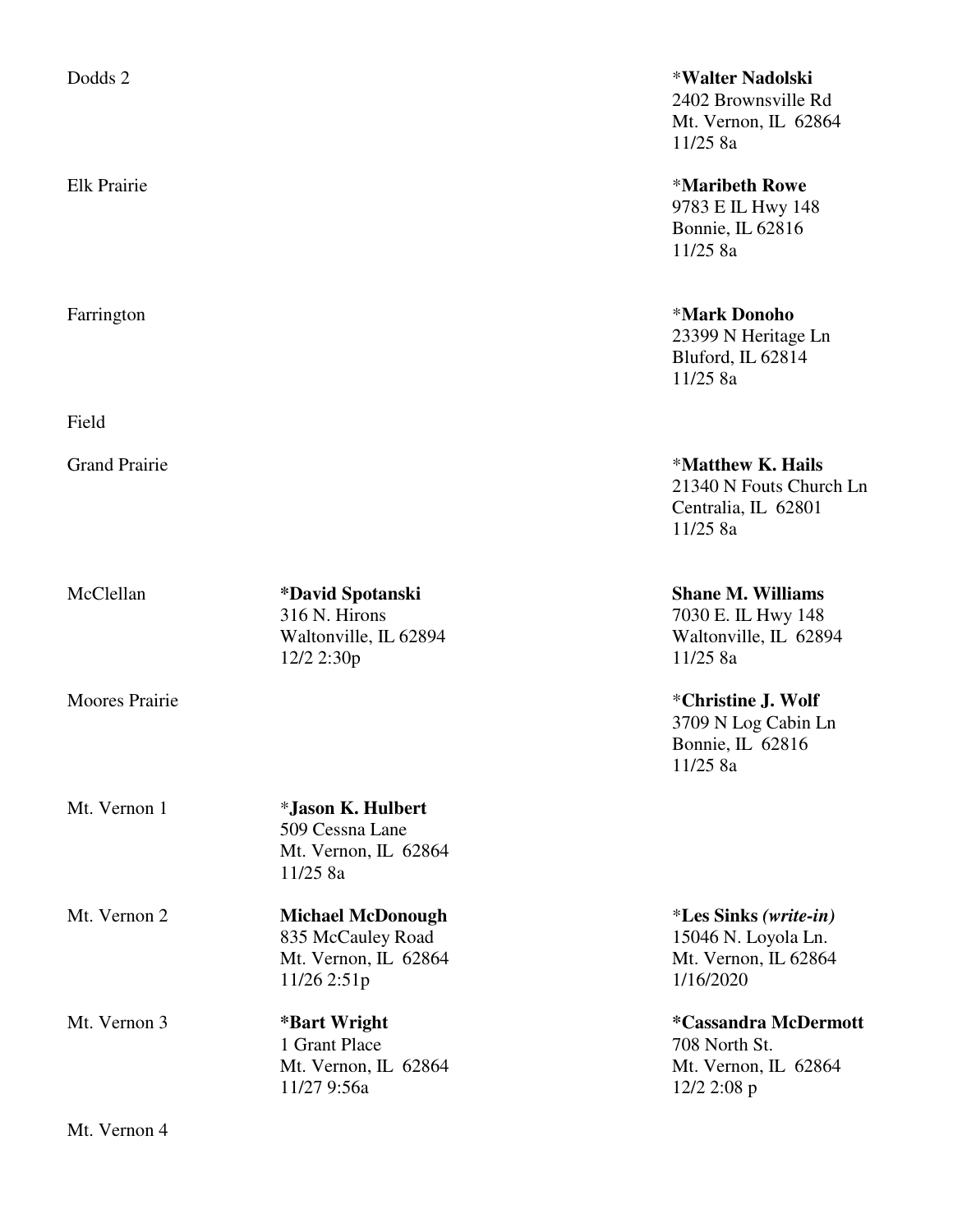Mt. Vernon 5 **\*Larry Hicks** \***Randy Winn**<br>12 Linnview Drive 2 Fairway Drive 12 Linnview Drive<br>Mt. Vernon, IL 62864 12/2 4:01p

Mt. Vernon 6

Mt. Vernon 7 **\*Charles M. Given** 20 Northbrook Dr. Mt. Vernon, IL 62864 12/2 3:48p

Mt. Vernon 9

Mt. Vernon 10

| Pendleton           | *Philip Hopkins         | <b>*H. Gerald Robertson</b> |
|---------------------|-------------------------|-----------------------------|
|                     | 9398 N. Markham Ln.     | 107 N. Chaney Drive         |
|                     | Belle Rive, IL 62810    | Belle Rive, IL 62810        |
|                     | 11/26 9:34a             | 11/258a                     |
| Rome 1              | <i>*Larry R. Mooney</i> | *Charles H. Burge           |
|                     | 509 W. North St.        | 416 N Jackson               |
|                     | Dix, IL 62830           | PO Box 1                    |
|                     | 12/2 11:16a             | Dix, IL 62830               |
|                     |                         | 11/25 8a                    |
| Rome 2              |                         | <b>*Kent McDermott</b>      |
|                     |                         | 20399 N. Boyd Lane          |
|                     |                         | Dix, IL 62830               |
|                     |                         | $12/2$ 8a                   |
| Shiloh 1            |                         |                             |
| Shiloh <sub>2</sub> |                         | *Joey McDermott             |
|                     |                         | 11176 E. Idlewood Rd.       |
|                     |                         | Mt. Vernon, IL 62864        |
|                     |                         | $12/2$ 2:10p                |
| Shiloh 3            |                         | *Richard "Dick" Martin      |
|                     |                         | 84 Cherry Drive             |
|                     |                         | Mt. Vernon, IL 62864        |
|                     |                         | 11/258a                     |
| Shiloh 4            |                         |                             |

Mt. Vernon, IL 62864<br>12/2 2:30p

# Mt. Vernon 8 \***Richard L. Stubblefield**

25 Wildwood Drive Mt. Vernon, IL 62864 11/25 8a